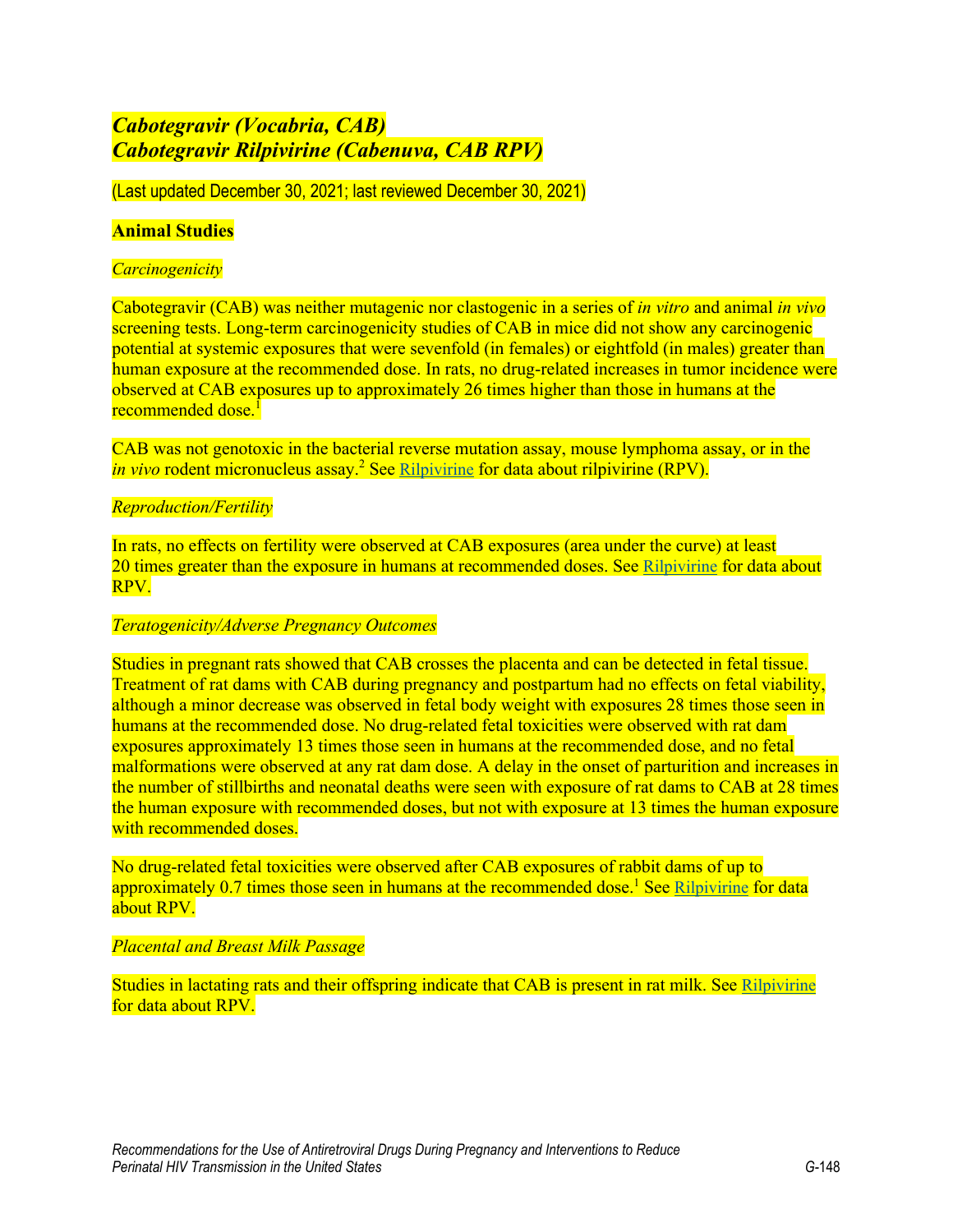# **Human Studies in Pregnancy**

# *Pharmacokinetics*

No studies have been conducted on the pharmacokinetics (PKs) of CAB and RPV with ongoing intramuscular (IM) injections during pregnancy. Clinical trial data reported to date are limited to pregnant women who stopped receiving CAB injections once pregnancy was recognized and began an alternative oral antiretroviral regimen throughout the remainder of their pregnancies. CAB PK data are available for three pregnant women after cessation of injections. In two of these women, both of whom maintained typical weight through delivery, CAB concentrations were predicted to remain therapeutic. Also, the rate of decline in concentrations during pregnancy in these two women was similar to the rate of decline in non-pregnant adults. The third pregnant woman had a faster rate of decline in CAB concentrations than expected; this woman had a low body mass index (BMI) (15.3 kg/m2), and her low body fat may have had altered absorption from the long-acting depot injection  $\text{site.}^3$  $\text{site.}^3$ 

# *Placental and Breast Milk Passage*

Median (interquartile range 25–75) CAB maternal-to-fetal concentration ratio assessed using an *ex vivo,* dually perfused human cotyledon model was 10% (5–16), suggesting low placental transfer[.](#page-4-3) 4 No data are available describing breast milk passage of CAB in humans. See [Rilpivirine](https://clinicalinfo.hiv.gov/en/guidelines/perinatal/rilpivirine-edurant-rpv?view=full) for data about RPV.

## *Teratogenicity/Adverse Pregnancy Outcomes*

No congenital anomalies, preterm birth, or drug-related maternal or neonatal adverse events have been reported to date in the four live births of infants from mothers who conceived while receiving IM injections of CAB and RPV. See [Rilpivirine](https://clinicalinfo.hiv.gov/en/guidelines/perinatal/rilpivirine-edurant-rpv?view=full) for additional information about oral RPV.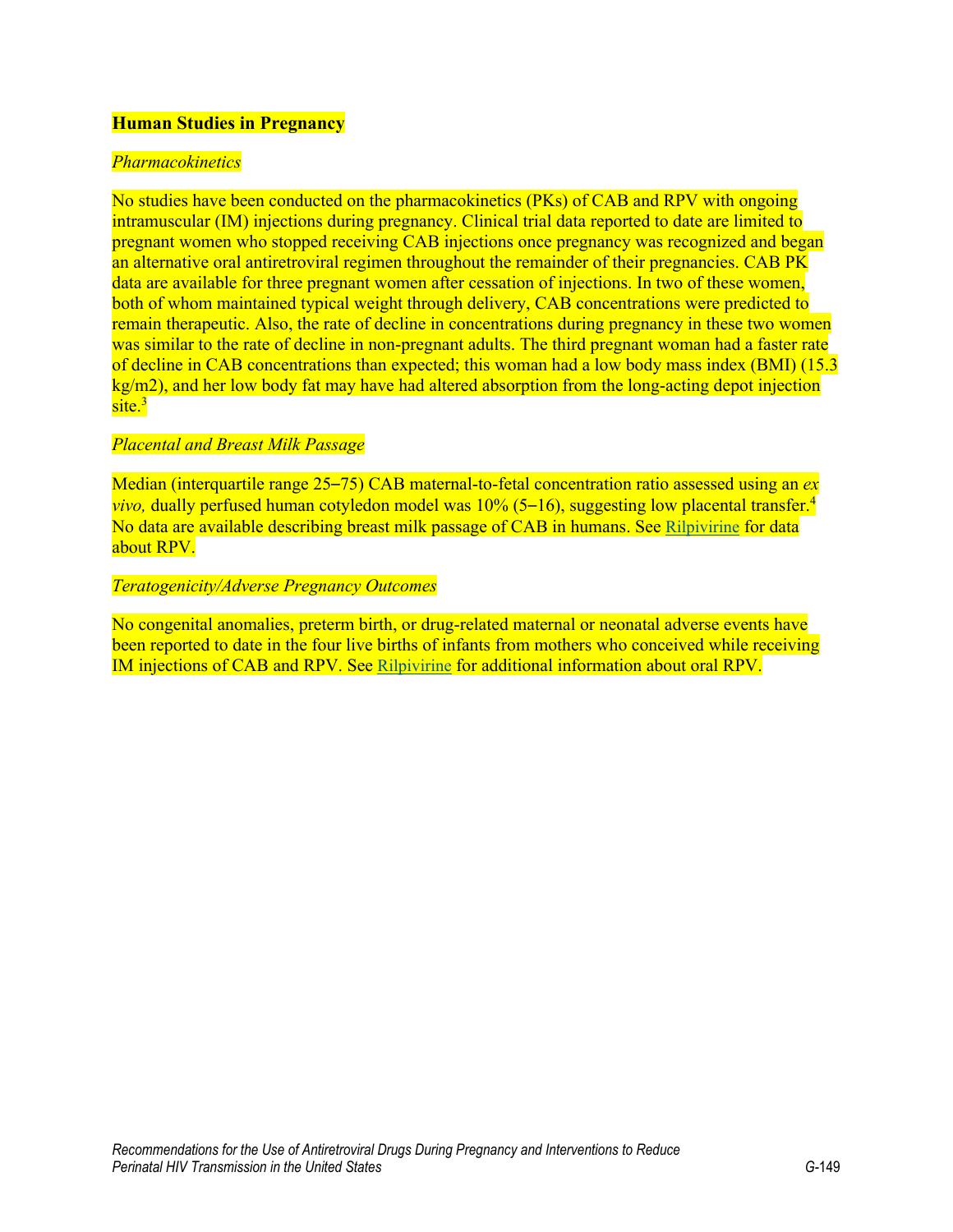# **Excerpt from Table 11**

**Note:** When using fixed-dose combination (FDC) tablets, refer to other sections in [Appendix B](https://clinicalinfo.hiv.gov/en/guidelines/perinatal/overview-3?view=full) and [Table 11](https://clinicalinfo.hiv.gov/en/table/table-10-antiretroviral-drug-use-pregnant-women-hiv-infection-pharmacokinetic-and-toxicity) in the Perinatal Guidelines for information about the dosing and safety of individual drug components of the FDC tablet during pregnancy.

| <b>Generic Name</b><br>(Abbreviation)<br><b>Trade Name</b>                                                                                                  | <b>Formulation</b>                                                                                                                                                                                                     | <b>Dosing Recommendationsa</b>                                                                                                                                                                                                                                                                                                                                                                                                                                                                                                                                                                                                                                                                                          | <b>Use in Pregnancy</b>                                                                                                                                                     |
|-------------------------------------------------------------------------------------------------------------------------------------------------------------|------------------------------------------------------------------------------------------------------------------------------------------------------------------------------------------------------------------------|-------------------------------------------------------------------------------------------------------------------------------------------------------------------------------------------------------------------------------------------------------------------------------------------------------------------------------------------------------------------------------------------------------------------------------------------------------------------------------------------------------------------------------------------------------------------------------------------------------------------------------------------------------------------------------------------------------------------------|-----------------------------------------------------------------------------------------------------------------------------------------------------------------------------|
| <b>Cabotegravir</b>                                                                                                                                         | <b>CAB</b>                                                                                                                                                                                                             | <b>Standard Adult Doses</b>                                                                                                                                                                                                                                                                                                                                                                                                                                                                                                                                                                                                                                                                                             | No human data are                                                                                                                                                           |
| (CAB)<br>Vocabria (oral)<br><b>Apretude (injection)(CAB</b><br>RPV)<br>Cabenuva<br>CAB RPV is a two-drug<br>co-packaged product for<br><b>IM</b> injection. | • CAB 30-mg tablets for oral<br>administration<br>• CAB 200 mg/mL suspension<br>for IM injection<br><b>CAB RPV</b><br>• CAB 200 mg/mL suspension<br>for IM injection<br>• RPV 300 mg/mL suspension<br>for IM injection | <b>Oral Lead-in Therapy</b><br><b>CAB</b> (Vocabria)<br>• One 30-mg tablet once daily in<br><b>combination with RPV</b><br>(Edurant) 25 mg once daily<br>taken with a meal for 4 weeks<br><b>CAB</b> (Apretude)<br><b>Initiation:</b><br>• CAB 600 mg (3 mL) injection<br>given 1 month apart for 2<br>consecutive months on the last<br>day of an oral lead-in if used or<br>within 3 days<br><b>Continuation Therapy</b><br>• CAB 600 mg (3mL) injections<br>every 2 months thereafter<br><b>CAB RPV (Cabenuva)</b><br><b>Loading Dose to Be Given on</b><br><b>Last Day of Oral Therapy:</b><br>• CAB 600 mg (3 mL) and RPV<br>900 mg (3 mL), given as two<br>separate injections in separate<br>ventrogluteal sites | available regarding<br>placental passage.<br><b>Insufficient data to assess</b><br>for teratogenicity in<br>humans. No evidence of<br>teratogenicity in rats or<br>rabbits. |
|                                                                                                                                                             |                                                                                                                                                                                                                        | <b>Continuation Therapy</b><br>• CAB 400 mg (2 mL) and RPV<br>600 mg (2 mL), given as two                                                                                                                                                                                                                                                                                                                                                                                                                                                                                                                                                                                                                               |                                                                                                                                                                             |
|                                                                                                                                                             |                                                                                                                                                                                                                        | separate injections in separate<br>ventrogluteal sites once a<br>month with allowance for a<br>+/- 7-day administration<br>window                                                                                                                                                                                                                                                                                                                                                                                                                                                                                                                                                                                       |                                                                                                                                                                             |
|                                                                                                                                                             |                                                                                                                                                                                                                        | Patients should be monitored<br>for $\sim$ 10 minutes for post-<br>injection reactions. A                                                                                                                                                                                                                                                                                                                                                                                                                                                                                                                                                                                                                               |                                                                                                                                                                             |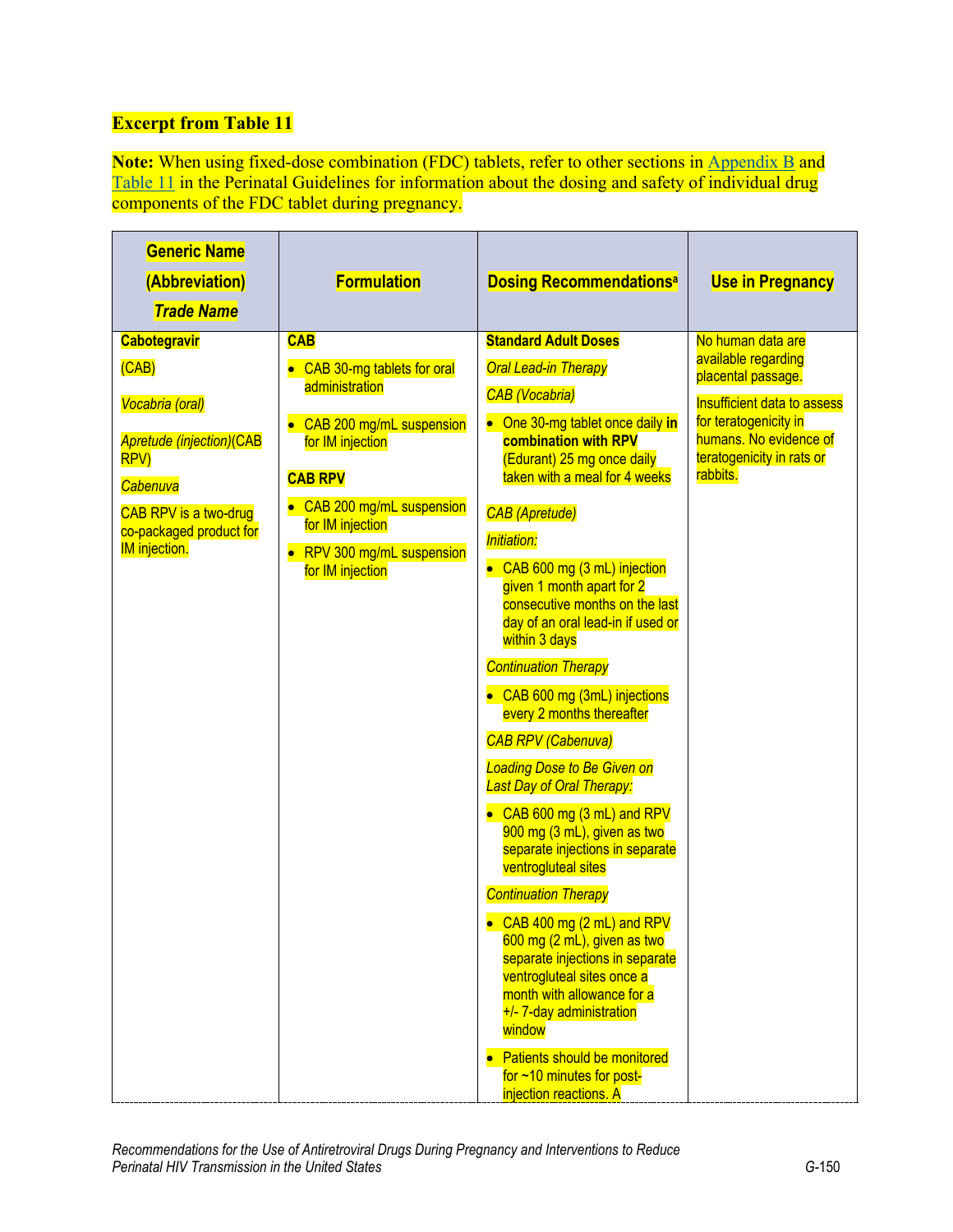| <b>Generic Name</b><br>(Abbreviation)<br><b>Trade Name</b> | <b>Formulation</b> | <b>Dosing Recommendations<sup>a</sup></b>                                                                                                                                                           | <b>Use in Pregnancy</b> |
|------------------------------------------------------------|--------------------|-----------------------------------------------------------------------------------------------------------------------------------------------------------------------------------------------------|-------------------------|
|                                                            |                    | 23-gauge, 1.5-inch IM needle<br>is recommended for the<br>injection and is provided in the<br>packaging. Longer, 2-inch<br>needles should be used in<br>patients with BMIs > 30 kg/m <sup>2</sup> . |                         |
|                                                            |                    | <b>Pregnancy</b>                                                                                                                                                                                    |                         |
|                                                            |                    | <b>PKs in Pregnancy</b><br>• No PK studies in human<br>pregnancy                                                                                                                                    |                         |
|                                                            |                    | <b>Dosing in Pregnancy</b><br>• Insufficient data to make<br>dosing recommendations                                                                                                                 |                         |
|                                                            |                    | For guidance about the use of<br>combination products in<br>pregnancy, please see the<br>specific sections on other<br>components (i.e., RPV).                                                      |                         |

a Individual ARV drug doses may need to be adjusted in patients with renal or hepatic insufficiency (for details, see the Adult and [Adolescent Antiretroviral Guidelines, Appendix B, Table 11\)](https://clinicalinfo.hiv.gov/en/guidelines/adult-and-adolescent-arv/antiretroviral-dosing-recommendations-patients-renal-or-hepatic?view=full).

**Placental transfer categories are determined by mean or median cord blood/maternal delivery plasma drug ratio:** 

**High:** >0.6

**Moderate:** 0.3–0.6

**Low:** <0.3

**Key:** ARV = antiretroviral; BMI = body mass index; CAB = cabotegravir; FDC = fixed-dose combination; IM = intramuscular; PK = pharmacokinetic; RPV = rilpivirine